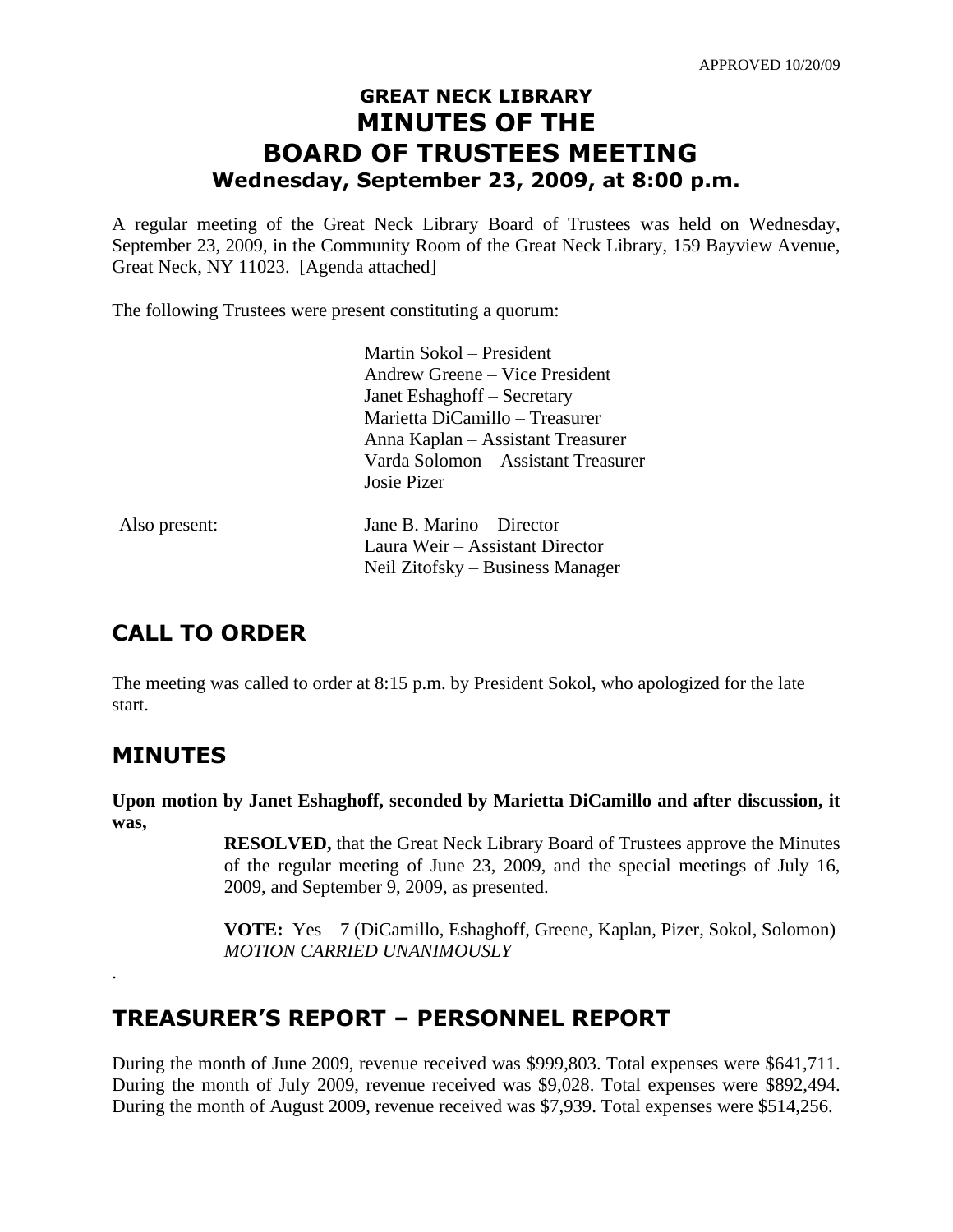At the close of business, August 31, 2009, total operating fund holdings were \$2,953,408. Of these funds, \$1,903,452 was on deposit at HSBC, \$1,047,176 was on deposit at Chase Bank, and \$2,780 was on hand in Petty Cash funds at Main and the Branches. This compares to an August 31, 2008, balance of \$2,398,481.

\_\_\_\_\_\_\_\_\_\_\_\_\_\_\_\_\_\_\_\_\_\_\_\_\_\_\_\_\_\_\_\_\_\_\_\_\_\_\_\_\_\_\_\_\_\_\_\_\_\_\_\_\_\_\_\_\_\_\_\_\_\_\_\_\_\_\_\_\_\_\_\_\_\_\_\_\_\_\_\_\_\_\_\_\_\_\_\_\_\_\_\_\_

Additionally, the cash balance of the Main Building and Special Services fund was \$981,601; the Automated Library fund was \$162,311; the Restricted Gift fund was \$375,254; the Branch and Special Services fund was \$165,418. These funds totaled \$1,684,583.89 on August 31, 2009. The August 31, 2008, total was \$2,264.357.

**Upon motion by Marietta DiCamillo, seconded by Varda Solomon, and after discussion, it was,**

> **RESOLVED,** that the Great Neck Library Board of Trustees accept the September 22, 2009, Treasurer's Report with the Personnel Changes of June 11, 2009, through September 18, 2009.

> **VOTE:** Yes – 7 (DiCamillo, Eshaghoff, Greene, Kaplan, Pizer, Sokol, Solomon) *MOTION CARRIED UNANIMOUSLY*

#### **Warrants**

**Upon motion by Marietta DiCamillo, seconded by Varda Solomon, and after discussion, it was,**

> **RESOLVED,** that the Board of Trustees of the Great Neck Library authorize the Treasurer, who has reviewed all checks and supporting documentation, to pay the persons named in the Warrant dated June 11, 2009, through July 21, 2009, Paid Checks numbered 0027312 through 0027317, 0027363 through 0027367, 0027423 through 0027427, 39298 through 39327, and To-Be-Paid Checks numbered 39328 through 39457, the sums set against their respective names, amounting in the aggregate to \$420,879.89.

> **VOTE:** Yes – 7 (DiCamillo, Eshaghoff, Greene, Kaplan, Pizer, Sokol, Solomon) *MOTION CARRIED UNANIMOUSLY*

**Upon motion by Marietta DiCamillo, seconded by Varda Solomon, and after discussion, it was,**

> **RESOLVED**, that the Board of Trustees of the Great Neck Library authorize the Treasurer, who has reviewed all checks and supporting documentation, to pay the persons named in the Warrant dated July 22, 2009, through August 26, 2009, Paid Checks numbered 0027477 through 0027483, 0027529 through 0027533, and 39458 through 39480, and To-Be-Paid Checks numbered 39481 through 39630, the sums set against their respective names, amounting in the aggregate to \$759,423.83.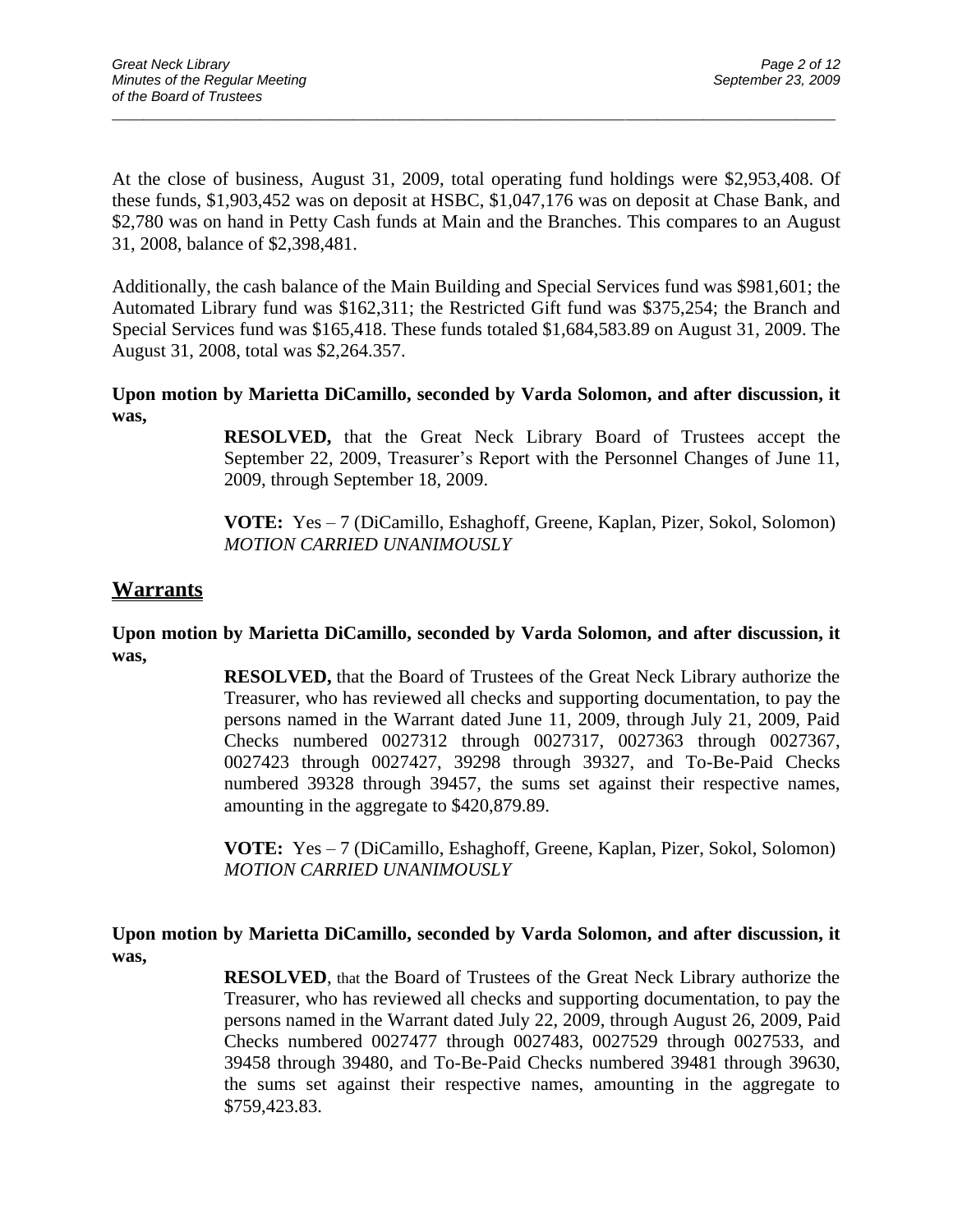**VOTE:** Yes – 7 (DiCamillo, Eshaghoff, Greene, Kaplan, Pizer, Sokol, Solomon) *MOTION CARRIED UNANIMOUSLY*

#### **Upon motion by Marietta DiCamillo, seconded by Varda Solomon, and after discussion, it was,**

\_\_\_\_\_\_\_\_\_\_\_\_\_\_\_\_\_\_\_\_\_\_\_\_\_\_\_\_\_\_\_\_\_\_\_\_\_\_\_\_\_\_\_\_\_\_\_\_\_\_\_\_\_\_\_\_\_\_\_\_\_\_\_\_\_\_\_\_\_\_\_\_\_\_\_\_\_\_\_\_\_\_\_\_\_\_\_\_\_\_\_\_\_

**RESOLVED**, that the Board of Trustees of the Great Neck Library authorize the Treasurer, who has reviewed all checks and supporting documentation, to pay the persons named in the Warrant dated August 27, 2009, through September 18, 2009, Paid Checks numbered 0027579 through 0027584, 0027628 through 0027634, 39631 through 39638; and To-Be-Paid Checks numbered 39639 through 39753, the sums set against their respective names, amounting in the aggregate to \$298,142.53.

**VOTE:** Yes – 7 (DiCamillo, Eshaghoff, Greene, Kaplan, Pizer, Sokol, Solomon) *MOTION CARRIED UNANIMOUSLY*

#### **Payroll Warrants**

#### **Upon motion by Marietta DiCamillo, seconded by Varda Solomon, and after discussion, it was,**

**RESOLVED,** that the Great Neck Library Board of Trustees accept the Payroll Warrants for pay dates August 13 and August 27, 2009, which have been reviewed by the Treasurer, in the amounts of \$172,299.51 and \$175,817.52 respectively, for a total of \$348,117.03.

**VOTE:** Yes – 7 (DiCamillo, Eshaghoff, Greene, Kaplan, Pizer, Sokol, Solomon) *MOTION CARRIED UNANIMOUSLY*

## **REPORTS**

#### **Secretary**

Below is the text of the report of Trustee Eshaghoff, Secretary of the Board of Trustees:

The Nominating Committee released the names of its candidates to fill two seats on the Board of Trustees and two seats on the Nominating Committee.

For the Board of Trustees, they have endorsed Marietta DiCamillo to fill the seat currently encumbered by Marietta DiCamillo, and Martin Sokol to fill the seat currently encumbered by Martin Sokol.

For the Nominating Committee, they have endorsed Naomi Feldheim to fill the seat currently encumbered by Naomi Feldheim and Michael Fuller to fill the seat currently encumbered by Barton Sobel. However, Naomi Feldheim has withdrawn her candidacy because the Library's bylaws state that "members of the a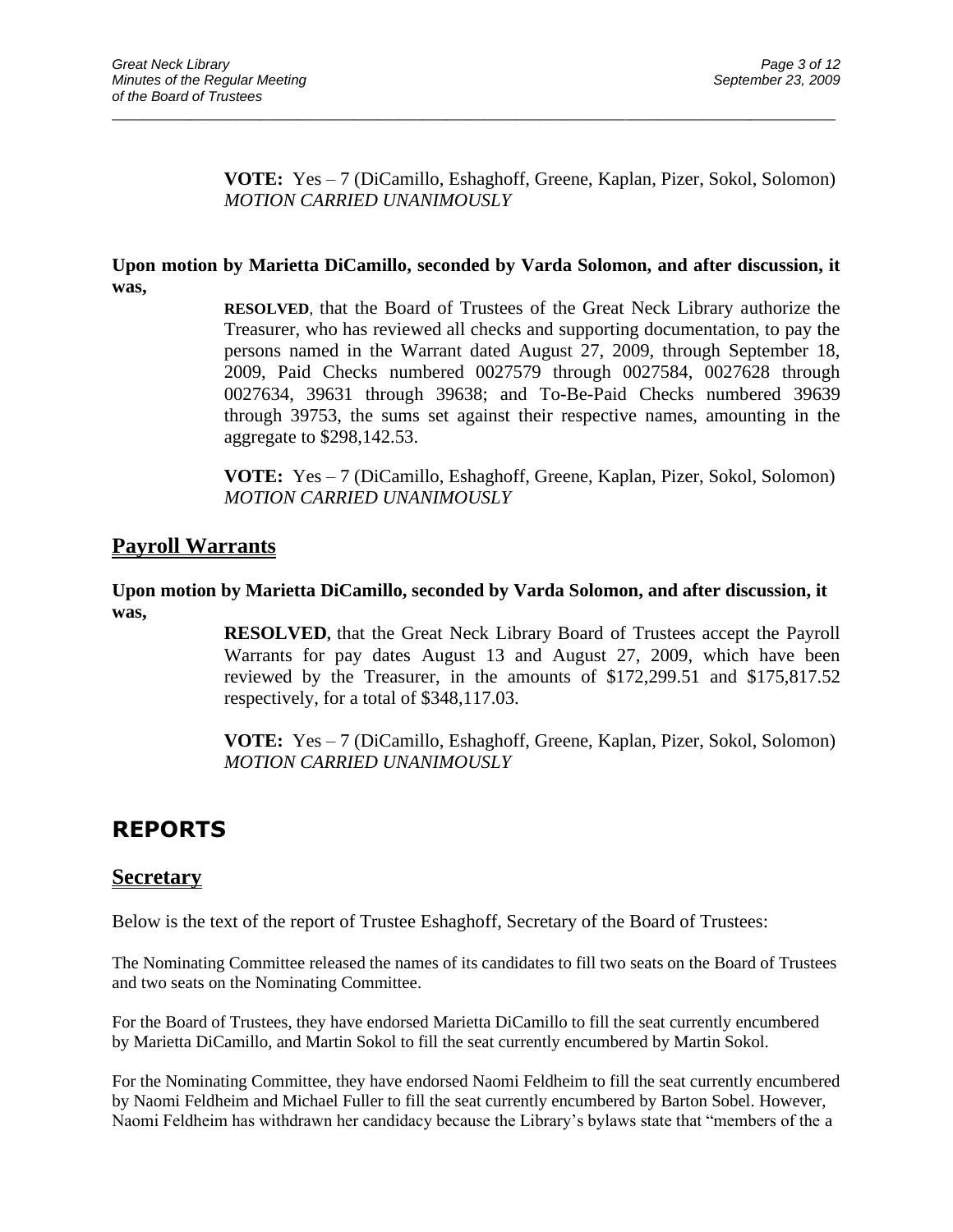Nominating Committee shall not be eligible to hold elective office for consecutive terms." Therefore, the Board of Trustees will make an appointment to fill her seat for a one-year term which will expire January 2011.

\_\_\_\_\_\_\_\_\_\_\_\_\_\_\_\_\_\_\_\_\_\_\_\_\_\_\_\_\_\_\_\_\_\_\_\_\_\_\_\_\_\_\_\_\_\_\_\_\_\_\_\_\_\_\_\_\_\_\_\_\_\_\_\_\_\_\_\_\_\_\_\_\_\_\_\_\_\_\_\_\_\_\_\_\_\_\_\_\_\_\_\_\_

This election is uncontested. Biographical information for all the candidates can be found on the Library's website at [www.greatnecklibrary.org](http://www.greatnecklibrary.org/) or in the September/October issue of the Library's newsletter. Copies are available at all four library locations.

### **Building Committee**

The reports of the Building Committee meetings of June 25, 2009 and August 11, 2009, are appended to these Minutes.

In addition to his written report, Trustee Greene stated that the Building Committee, from now going forward, is taking a back seat to special meetings of the full Board with respect to the building project.

The Board then scheduled tentative building related meeting dates for 7:30 p.m. on October 19, October 29 and November 10. Parkville will host the November 10 meeting (Parkville School auditorium should be requested), and the other two meetings will be held in the downtown Great Neck area serving the Lakeville and Station Branches, and at the Main Library. Post cards listing all three dates will be mailed to residents informing them of these meetings.

A fact sheet with frequently asked questions to provide basic facts regarding the building program is being prepared by the Library Director, the architect, and the construction manager. The architect and construction manager, and hopefully the environmental consultant, will be present at these meetings.

Trustee Greene called for motion to vote on the fact sheet. Trustee DiCamillo objected on the grounds that there were questions she had at the last Board meeting concerning the size and cost which were not answered. The Director informed her that the numbers have now been reconciled and the discrepancy was the result of the mezzanine being measured where it did not exist. The number is now 60,000 sq ft. She apologized for not providing Trustee DiCamillo with these revisions before but she would do so and also the site plan document on the website will be revised to reflect these changes.

Director Marino asked that Trustees send their revisions for the fact sheet to her no later than October 9 since it had to be printed and be ready for the special building related board meetings.

#### **Upon motion by Andrew Greene, seconded by Varda Solomon, and after discussion, it was,**

**RESOLVED,** that the Great Neck Library Board of Trustees approve the Frequently Asked Questions fact sheet prepared by the Library Director for distribution for the public subject to future revisions.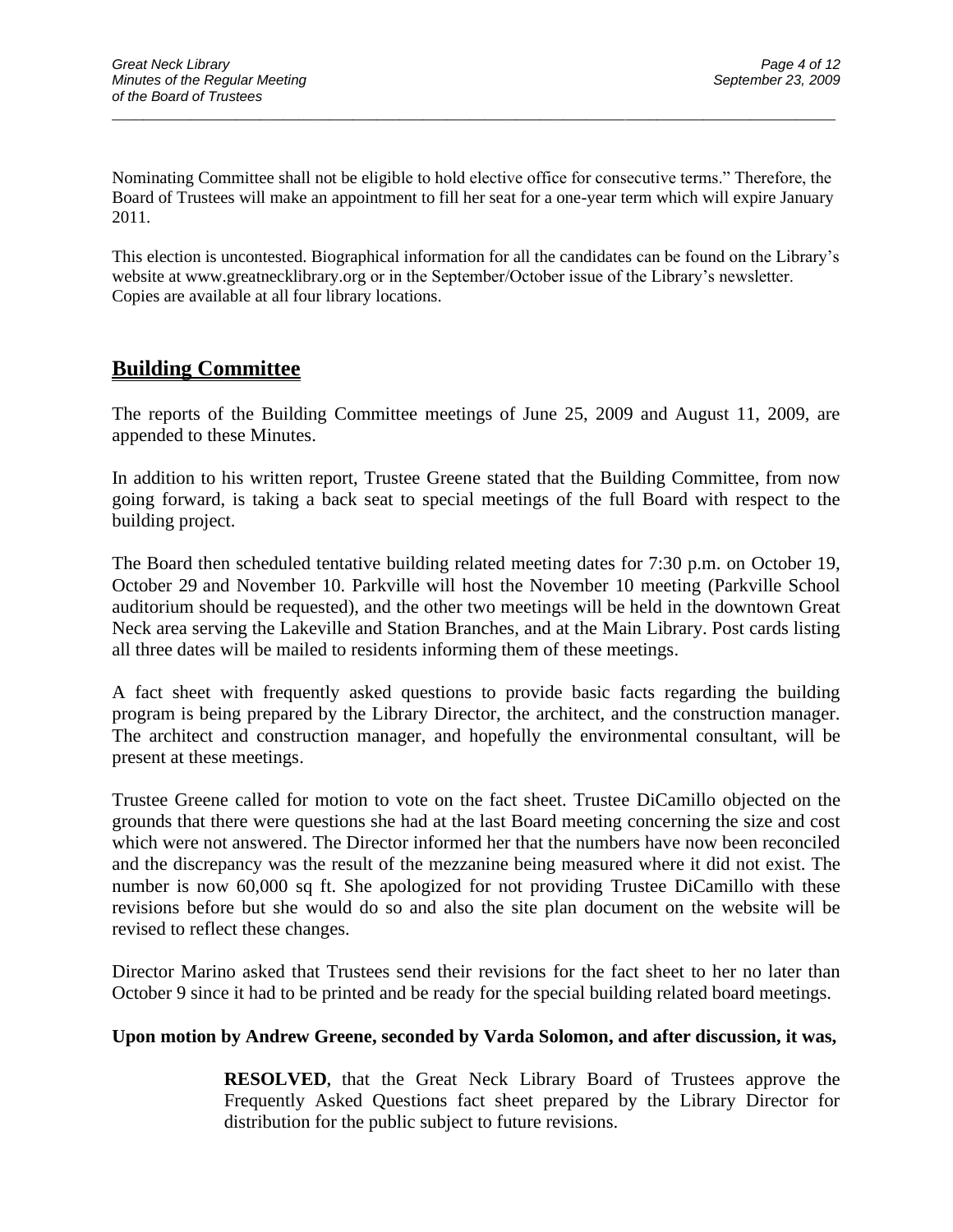*Public Comments: Norman Rutta, Shirley Samansky, David Kahn, Ralene Adler, Leslie Kahn*

\_\_\_\_\_\_\_\_\_\_\_\_\_\_\_\_\_\_\_\_\_\_\_\_\_\_\_\_\_\_\_\_\_\_\_\_\_\_\_\_\_\_\_\_\_\_\_\_\_\_\_\_\_\_\_\_\_\_\_\_\_\_\_\_\_\_\_\_\_\_\_\_\_\_\_\_\_\_\_\_\_\_\_\_\_\_\_\_\_\_\_\_\_

**VOTE:** Yes – 7 (DiCamillo, Eshaghoff, Greene, Kaplan, Pizer, Sokol, Solomon) *MOTION CARRIED UNANIMOUSLY*

Trustee Greene requested a Building Committee meeting at 7:00 p.m. on October 19 prior to the special Board meeting. The purpose of this meeting is to discuss zoning counsel. The Committee will then make a recommendation to the Board. He instructed the Director to obtain a third proposal if possible. He also informed the Board that based on research and discussions he has had with other attorneys, there is a possibility to circumvent the formal process of going for a variance through a waiver process that would not require the Library to adhere to the strict requirements to present its case to the Board of Zoning and Appeals at the Town of North Hempstead. So, it is important for the attorney to be on board to provide direction on whether we can go 'waiver' or full application.

There was discussion on whether or not the proposed plans will be renamed as was suggested by a member of the public at the last Board meeting. Trustee Solomon indicated that the Board had talked about this, but renaming them now in the communication process might cause confusion for some people. Going forward, the plans will be referred to as Plan A: Gut Renovation, Plan B: Largest Option, Plan C: Smaller Version of Plan B.

Trustee Greene promised he will raise the issue with the architect.

### **Long Range Planning Committee**

Report is attached.

In addition, Trustee Pizer, Chair of the committee, reported that the committee met twice. It is a requirement of the State that every five years the Library put together a long range plan to take a look at the processes and procedures to find out if they are still relevant or they need changing. The Director convened an 'Ad Hoc' committee comprised of members of staff and the Director. Trustee Pizer was invited as an ex-officio member. The committee looked at the old long range planning document and made many revisions. That document was presented to the Long Range Planning Committee which subsequently made more revisions to that document. Each objective in that document must have some kind of measurement and hopefully a draft will be ready between 6-8 weeks for public discussion and suggestions. This has to be submitted to the State by the end of the year.

President Sokol, on behalf of the Trustees, thanked Trustee Pizer for her part in arranging meetings with the new school superintendent.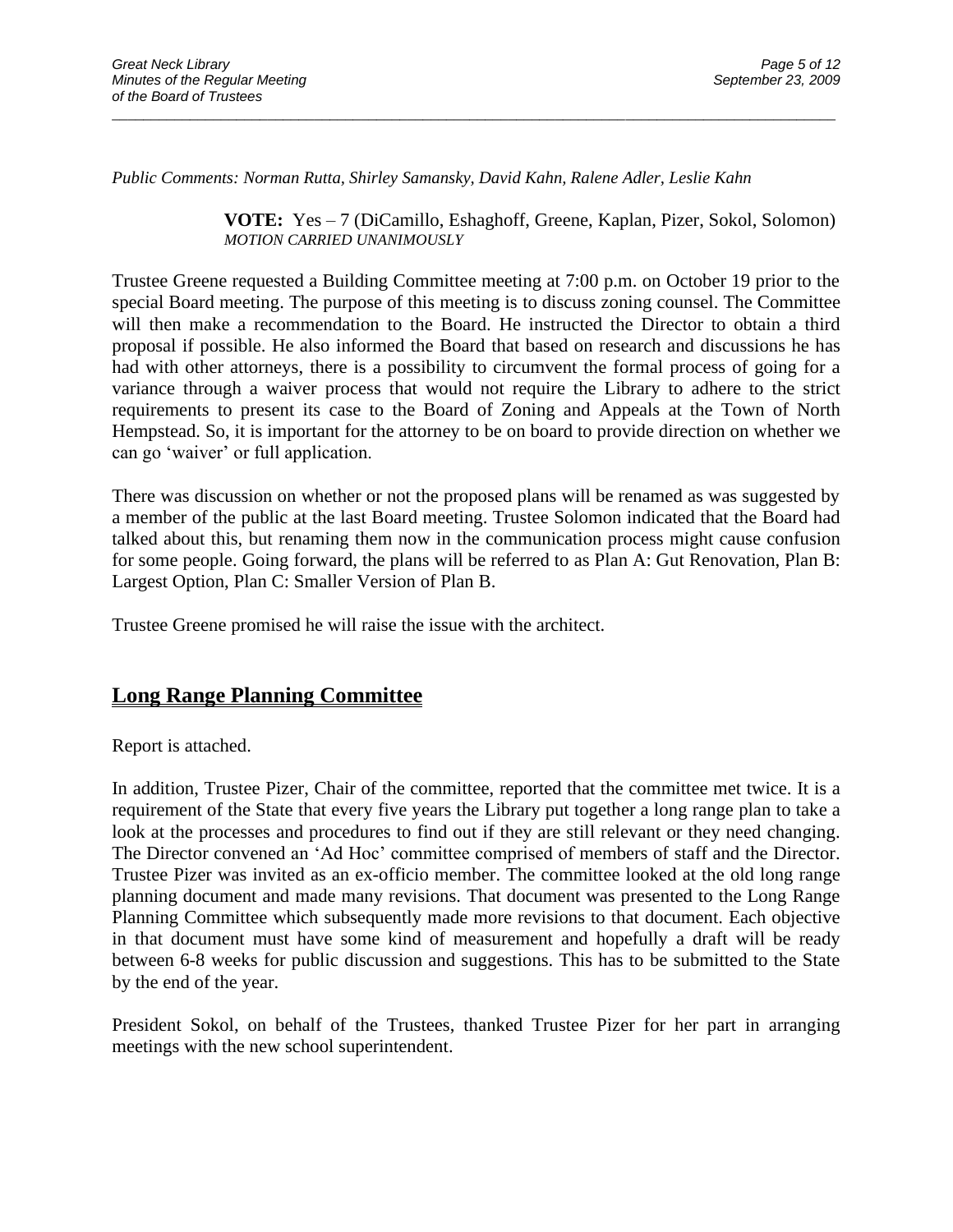### **Assistant Director**

Report is appended to these Minutes:

Assistant Library Director Laura Weir added that the new sign is now in place in the window at the Lakeville Branch Library and the word "Library" is written in various languages.

\_\_\_\_\_\_\_\_\_\_\_\_\_\_\_\_\_\_\_\_\_\_\_\_\_\_\_\_\_\_\_\_\_\_\_\_\_\_\_\_\_\_\_\_\_\_\_\_\_\_\_\_\_\_\_\_\_\_\_\_\_\_\_\_\_\_\_\_\_\_\_\_\_\_\_\_\_\_\_\_\_\_\_\_\_\_\_\_\_\_\_\_\_

#### **Director**

The Director's Report is attached to these Minutes.

Trustee DiCamillo requested of the Director to get more information from Jackie Thresher, Director of the Nassau Library System, concerning legislation on consolidation of governments as mentioned in her July 27, 2009 Director's Report. The Director promised to get her more details.

Director Marino attended CPLA Course given by the Public Library Association, a division of the American Library Association. The subject was planning and maintaining library buildings. A lot of it was about renovation of buildings and she learned some very useful information about maintaining building – maintenance checklist and budget – which she is happy to share with the Board.

She also, along with Laura Weir, attended the Legislative Breakfast, and Senator Craig Johnson was there. One of the things Jackie Thresher brought up was that the State was not forthcoming with the funds to Nassau Library System. However, they have now learned that the first funds would be released on October 1, another on November 1, and the third on December 1. NLS will be getting all the money due to them by the end of the year as a result of the concerted efforts of librarians and advocates in the County who contacted their legislators to release the money they had promised.

## **OLD BUSINESS**

### **FOIL Denial Appeal**

**Upon motion by Anna Kaplan and seconded by Andrew Greene and after discussion, it was,**

> **RESOLVED,** move that the Board of Trustees of the Great Neck Library take from the table Ralene Adler's request for the Board to postpone their vote pending a response from the New York State Committee on Open Government.

> **VOTE:** Yes **–** 7 (DiCamillo, Eshaghoff, Greene, Kaplan, Pizer, Sokol, Solomon) *MOTION CARRIED UNANIMOUSLY*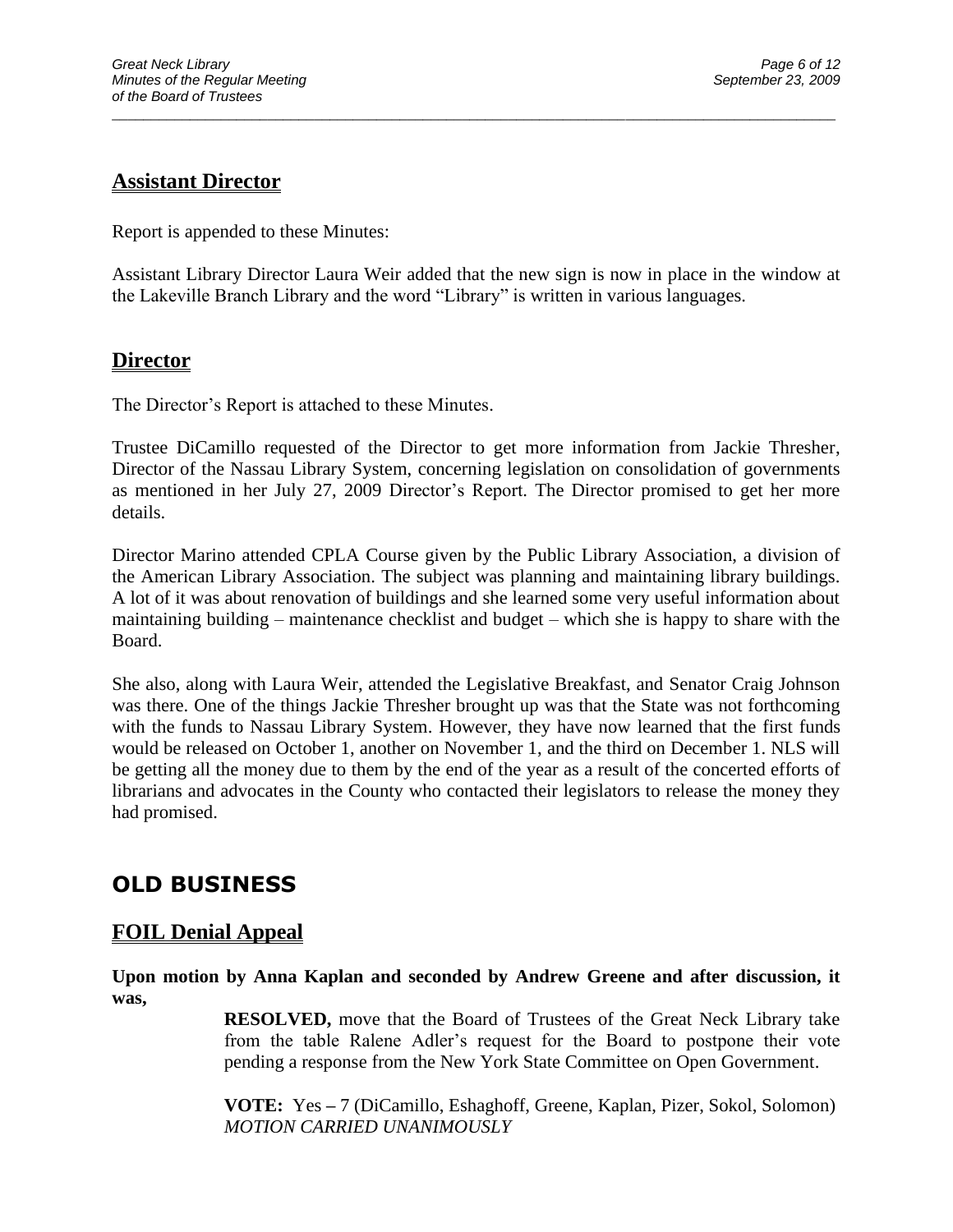#### **Upon motion by Janet Eshaghoff and seconded by Josie Pizer and after discussion, it was,**

\_\_\_\_\_\_\_\_\_\_\_\_\_\_\_\_\_\_\_\_\_\_\_\_\_\_\_\_\_\_\_\_\_\_\_\_\_\_\_\_\_\_\_\_\_\_\_\_\_\_\_\_\_\_\_\_\_\_\_\_\_\_\_\_\_\_\_\_\_\_\_\_\_\_\_\_\_\_\_\_\_\_\_\_\_\_\_\_\_\_\_\_\_

**RESOLVED,** that the Board of Trustees of the Great Neck Library deny the appeal of Ralene Adler for access to certain library records as outlined in her letters dated May 25, 2009, and July 8, 2009, and the Library's responses dated June 16, 2009, and August 12, 2009 respectively.

Trustee DiCamillo stated that she has given the matter a good deal of thought and that the Public Officers Law and Freedom of Information Law are very near and dear to her. When she read the correspondence back and forth between the individual and the Board, the reasons for denial as intra-agency and inter-agency documentation gave her great concerns. She emailed the Board for clarification on their position of intra-agency and inter-agency, and did not receive a response. She then called the Committee on Open Government and asked what constitutes inter-agency and intra-agency. She was directed to an article within the Freedom of Information Law which addresses this. She read that portion as follows:

*Statistical or factual tabulations of data; Instructions to staff that affect the public; Final agency policy determinations; or external audits, including but not limited to audits performed by the comptroller and the federal government; and other items and theses are pertinent exceptions*.

She alleged that one of those documents denied is not an exception and would be deemed foilable. She was uncomfortable with voting to deny these documents as intra-agency and interagency records since she has not seen the documents that were denied. She asked to provided with a list of those documents that were denied as well as the documents requested in the September 2 FOIL application [September 2 FOIL request denial is not on tonight's agenda but will appear on the October 20 Agenda].

Trustee Varda Solomon asked if there were any members on the Board who felt that they were making decision without being provided with sufficient information in light of the fact that such documents were discussed by the Board and legal opinion was sought.

Director Marino said that the denial was based on legal opinion and that she would be happy to provide documents for the September 2 FOIL.

Ralene Adler in speaking to her denial said that there are other venues available to address this matter – the Legislature and the Court of Public Opinion.

Trustee Greene called the question and a vote was taken

*Public Comments: Norman Rutta, Elizabeth Allen, Ralene Adler, Barbara Zeller*

**VOTE:** Yes **–** 6 (Eshaghoff, Greene, Kaplan, Pizer, Sokol, Solomon) No – 1 (DiCamillo). *MOTION CARRIED*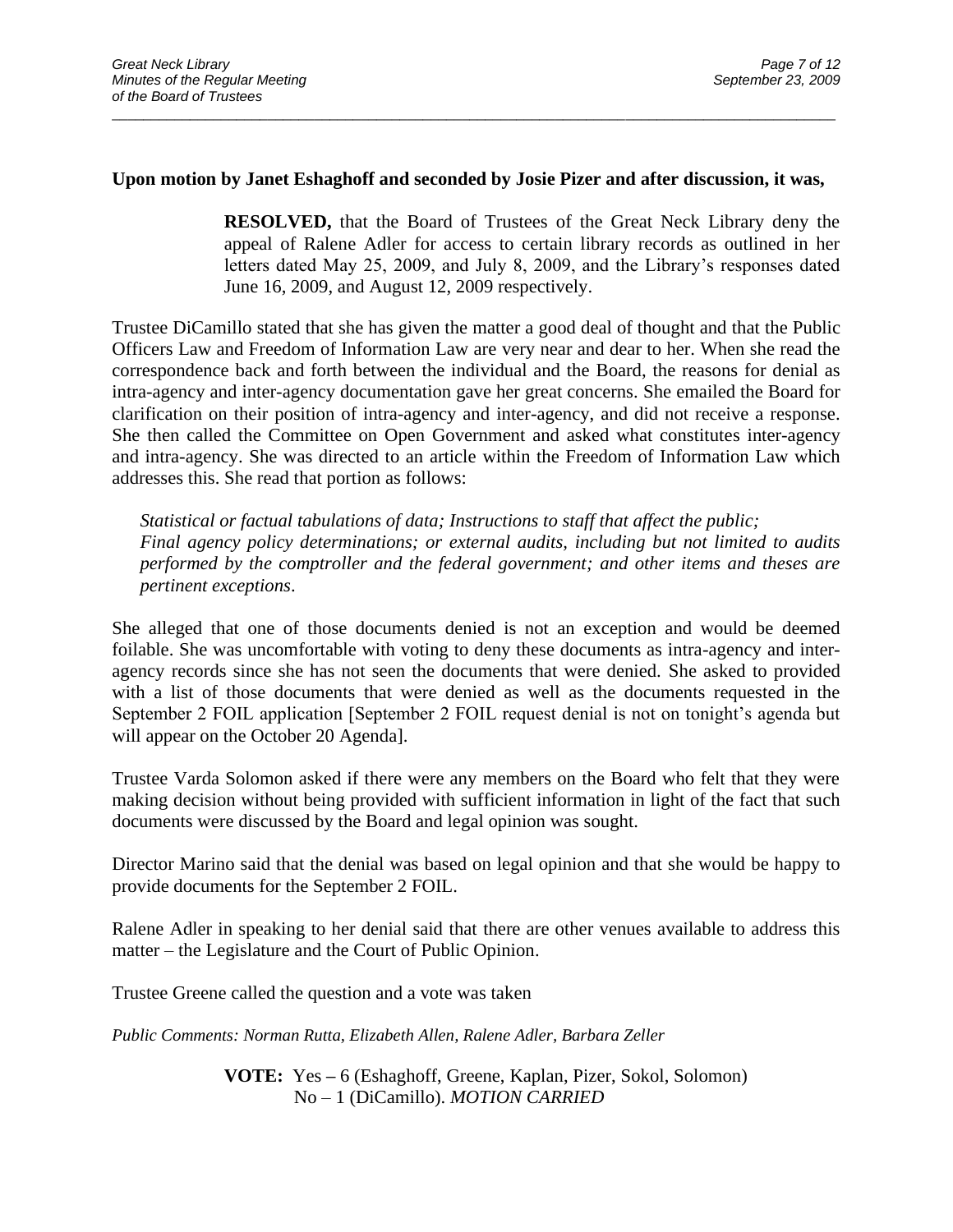### **Environmental Consultant**

**Upon motion by Andrew Greene and seconded by Varda Solomon and after discussion, it was,**

\_\_\_\_\_\_\_\_\_\_\_\_\_\_\_\_\_\_\_\_\_\_\_\_\_\_\_\_\_\_\_\_\_\_\_\_\_\_\_\_\_\_\_\_\_\_\_\_\_\_\_\_\_\_\_\_\_\_\_\_\_\_\_\_\_\_\_\_\_\_\_\_\_\_\_\_\_\_\_\_\_\_\_\_\_\_\_\_\_\_\_\_\_

**RESOLVED,** that the Great Neck Library Board of Trustees approve that Kim Gennaro of VHB Engineering, Surveying and Landscape Architecture, P.C., begin the process of environmental work for the building expansion and renovation project as soon as possible in order to obtain the necessary environmental clearances from the State of New York.

The Director explained that the Environmental Consultant is reluctant to go forward as she is waiting for the Board of Trustees to make a decision concerning the size of the footprint which would directly impact on her work. Whatever work the environmental consultant would be doing would be applicable to whatever schematic the Board chooses. If she does her work based on the big scheme, then it would be easier for her to scale back rather than getting permission on smaller footprint and then have to expand after Board makes the decision. The environmental process takes a long time.

There were questions regarding whether this would cost more money going with the larger plan and if so how much, and what is the final product she will be providing. Her contract involves getting a letter of non jurisdiction from the DEC, zoning work and traffic study. After much discussion, Trustee Greene suggested modifying the motion to limit her activities to matters that would be utilized in all of the proposed schemes. The suggestion was favorable to the Trustees.

#### **Upon motion by Andrew Greene and seconded by Varda Solomon and after discussion, it was,**

**RESOLVED,** that the motion on the table be amended to add the following proviso at the end: *That such services be such as to be applicable to all of the proposed schemes for renovation or expansion.*

There were discussions that square footage is required for filing the application with the DEC. Director Marino explained that the Environmental Consultant described that if larger square footage is attached to the application, it does not necessarily mean a commitment to that square footage. Trustee Greene reinforced that the Environmental Consultant is only being authorized to begin the work which does not include filing the application. The Director was instructed to direct Ms. Gennaro that the Board is to be advised prior to any filing of application with the DEC.

*Public Comments: Marianna Wohlgemuth, David Kahn, Leslie Kahn, Ralene Adler, Norman Rutta, Mike Zarin, Jean Pierce, Mike Currie, Unidentified Lady*

> **VOTE:** Yes **–** 7 (DiCamillo, Eshaghoff, Greene, Kaplan, Pizer, Sokol, Solomon) *MOTION CARRIED UNANIMOUSLY*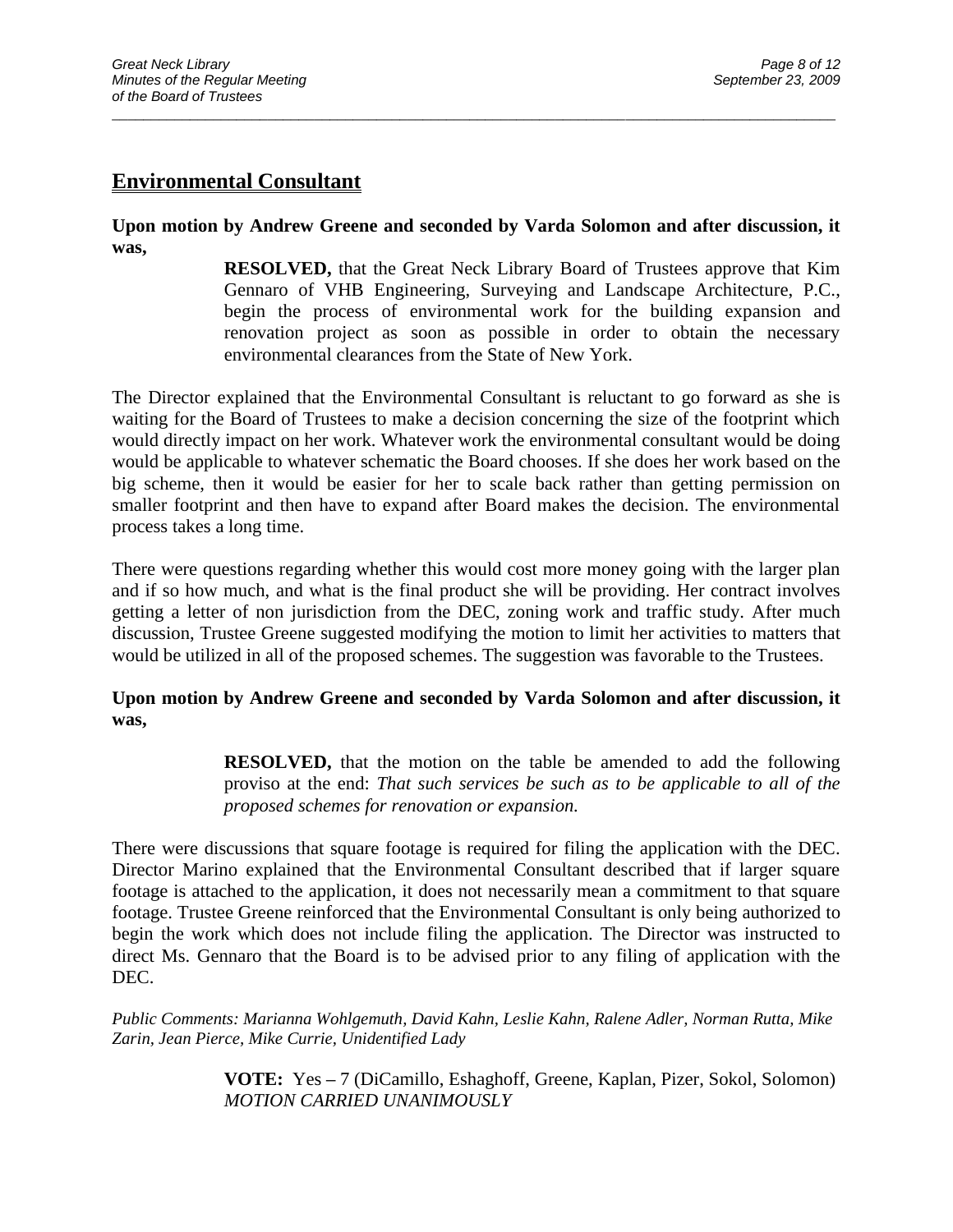### **Building Meetings Mailing**

**Upon motion by Anna Kaplan and seconded by Marietta DiCamillo and after discussion, it was,**

\_\_\_\_\_\_\_\_\_\_\_\_\_\_\_\_\_\_\_\_\_\_\_\_\_\_\_\_\_\_\_\_\_\_\_\_\_\_\_\_\_\_\_\_\_\_\_\_\_\_\_\_\_\_\_\_\_\_\_\_\_\_\_\_\_\_\_\_\_\_\_\_\_\_\_\_\_\_\_\_\_\_\_\_\_\_\_\_\_\_\_\_\_

**RESOLVED,** the Great Neck Library Board of Trustees authorize the Library Director to print and mail information to the public about upcoming building meetings in October and November. These funds will be taken from the Main Building and Special Services fund in an amount not to exceed \$4,000.

**VOTE:** Yes **–** 7 (DiCamillo, Eshaghoff, Greene, Kaplan, Pizer, Sokol, Solomon) *MOTION CARRIED UNANIMOUSLY*

At this point, President Sokol asked for the changing of the date of the November 24 Board meeting but after a date convenient for all the Trustees could not be reached, it was agreed to let the November 24 date stand. President Sokol will not be at this meeting.

## **NEW BUSINESS**

#### **Excess Equipment**

**Upon motion by Varda Solomon and seconded by Marietta DiCamillo and after discussion, it was,**

> **RESOLVED,** that the Great Neck Library Board of Trustees declare the items listed on the appended schedule dated September 3, 2009, excessed and authorize the Director to dispose of same in an appropriate manner.

> **VOTE:** Yes **–** 7 (DiCamillo, Eshaghoff, Greene, Kaplan, Pizer, Sokol, Solomon) *MOTION CARRIED UNANIMOUSLY*

**Upon motion by Janet Eshaghoff and seconded by Andrew Greene and after discussion, it was,**

> **RESOLVED,** that the Great Neck Library Board of Trustees declare the Minolta RP605Z, serial No 3611452, microfilm reader/printer excessed and authorize the Director to dispose of same in an appropriate manner.

> **VOTE:** Yes **–** 7 (DiCamillo, Eshaghoff, Greene, Kaplan, Pizer, Sokol, Solomon) *MOTION CARRIED UNANIMOUSLY*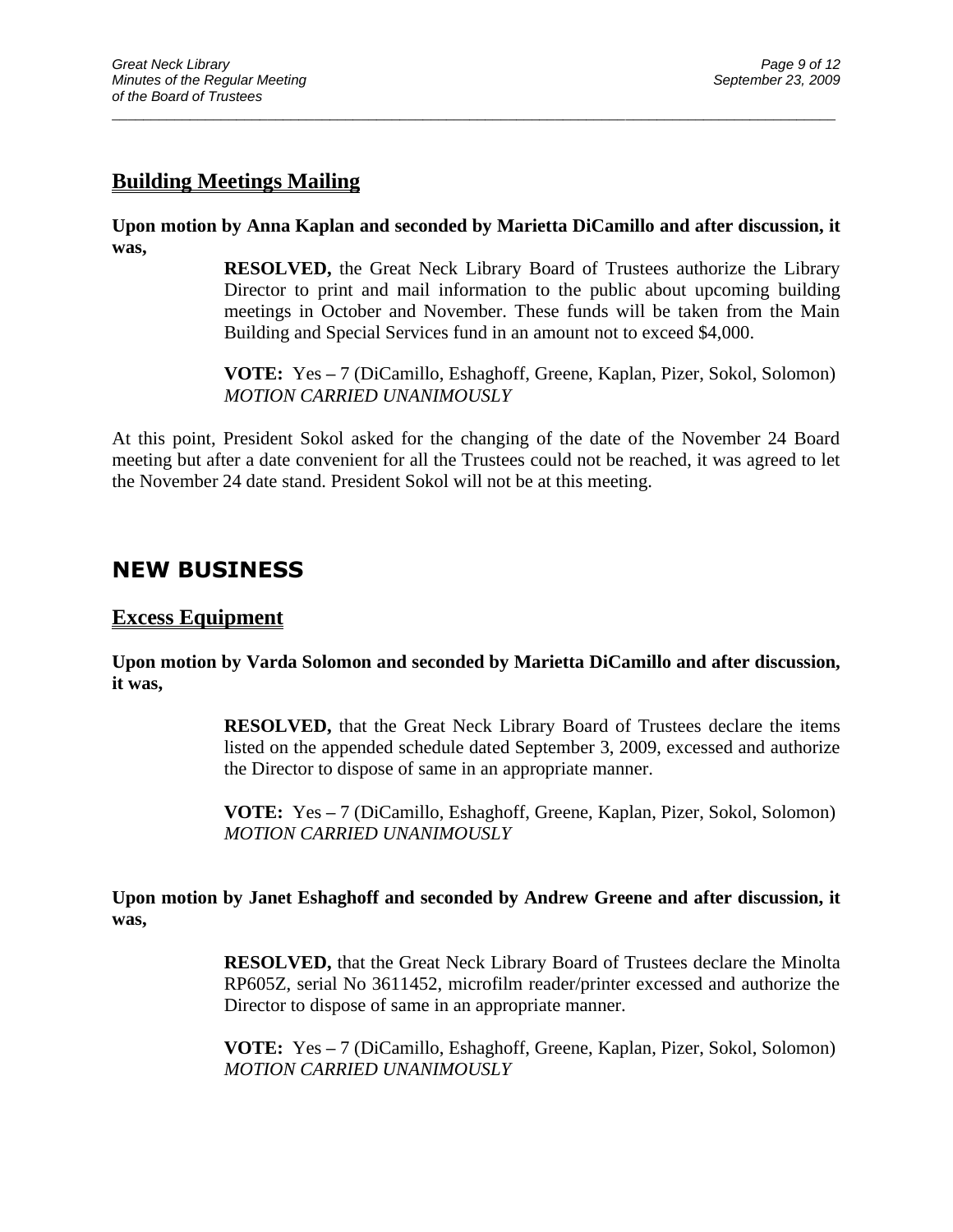### **Donation Acceptance**

**Upon motion by Josie Pizer and seconded by Marietta DiCamillo and after discussion, it was,**

\_\_\_\_\_\_\_\_\_\_\_\_\_\_\_\_\_\_\_\_\_\_\_\_\_\_\_\_\_\_\_\_\_\_\_\_\_\_\_\_\_\_\_\_\_\_\_\_\_\_\_\_\_\_\_\_\_\_\_\_\_\_\_\_\_\_\_\_\_\_\_\_\_\_\_\_\_\_\_\_\_\_\_\_\_\_\_\_\_\_\_\_\_

**RESOLVED,** that the Great Neck Library Board of Trustees accept the donation in the amount of \$100 from Ina Lane in memory of Harriet Bernstein.

**VOTE:** Yes **–** 7 (DiCamillo, Eshaghoff, Greene, Kaplan, Pizer, Sokol, Solomon) *MOTION CARRIED UNANIMOUSLY*

#### **Zoning Counsel**

This was discussed under the Building Committee Report [see page 5].

#### **Model Cover**

The director sought permission from the Board to purchase a frame and acrylic cover for the model of the proposed schematic of the renovation/expansion project for public view. The cost would be \$950 plus \$250 for delivery, totaling \$1,200. The Board was uncomfortable in spending so much money for this. Trustee Kaplan volunteered to call a few places and get some bids.

#### **Purchase of Public Computers**

**Upon motion by Andrew Greene and seconded by Marietta DiCamillo and after discussion, it was,**

> **RESOLVED,** that the Great Neck Library Board of Trustees approve the purchase of 55 public use computers at a total cost of \$20,900 to be charged to the Computer Hardware line of the 2009 operating budget.

> **VOTE:** Yes **–** 7 (DiCamillo, Eshaghoff, Greene, Kaplan, Pizer, Sokol, Solomon) *MOTION CARRIED UNANIMOUSLY*

### **Ad Hoc Committee**

#### **Upon motion by Josie Pizer and seconded by Andrew Greene and after discussion, it was,**

**RESOLVED,** that the Great Neck Library Board of Trustees grant permission to Josie Pizer to investigate creating an "Ad Hoc" committee to assist in the review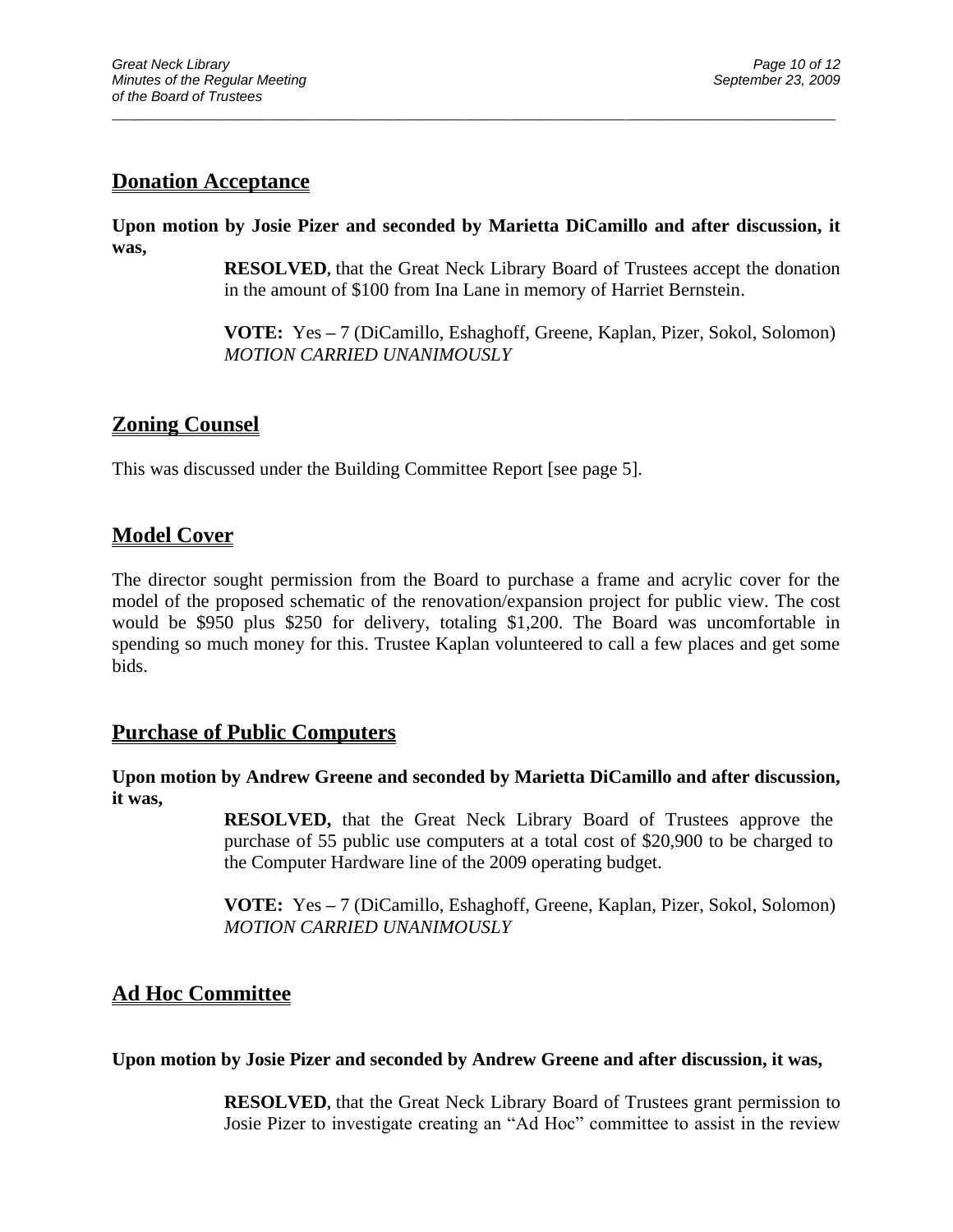and the creation of a final long range plan document; and the members of this "Ad Hoc" committee are to be 7-11 members of the public.

A release would be placed in the library newsletter inviting anyone who is interested in being a part of this committee.

\_\_\_\_\_\_\_\_\_\_\_\_\_\_\_\_\_\_\_\_\_\_\_\_\_\_\_\_\_\_\_\_\_\_\_\_\_\_\_\_\_\_\_\_\_\_\_\_\_\_\_\_\_\_\_\_\_\_\_\_\_\_\_\_\_\_\_\_\_\_\_\_\_\_\_\_\_\_\_\_\_\_\_\_\_\_\_\_\_\_\_\_\_

**VOTE:** Yes **–** 7 (DiCamillo, Eshaghoff, Greene, Kaplan, Pizer, Sokol, Solomon) *MOTION CARRIED UNANIMOUSLY*

### **Station Branch**

Trustee Eshaghoff reported that the lease of the Station Branch is up for renewal in January 2010. The landlord appears to be unwilling to negotiate rent notwithstanding depressed real estate market conditions. She, along with the Director, and the Branch Committee, have been investigating a new space for the Branch, located on Middle Neck Road in Great Neck Estates, several blocks north from the present location. This property, which has 500 square feet more public space and 500 square feet for storage downstairs, will cost approximately 50% less in rent than the current space now occupied by the Station Branch. There is municipal parking in the back which is metered. She suggested offering vouchers paid for from the savings from the rent as well as negotiating with the mayor. The next step would be for the Board to move forward and the Library attorney start negotiating with the prospective landlord.

In responding to a member of the public cautioning about conflict of interest, Trustee Eshaghoff disclosed that she is a licensed realtor, and she had already emailed the Director and the Branch Committee prior to their investigating and or pursuing the new site that she was renouncing any role in procuring the site, getting any type of compensation, i.e. commission, as a broker, and that a particular commercial broker was consulted to inform the Board as to comparable properties in the area. That third-party broker has the signed exclusive listing on the prospective new property, and would be handling any and all prospective transactions with the Library via its attorney.

At the request of the Committee, the Director had done a two-week survey of the Station Branch users. Of the responses returned, approximately one-third walk, two-thirds drive, and 54% of those who drive also use the Main Library. Trustee Eshaghoff informed the Board that any decision to move the Station branch was only in the very preliminary stages, but the timing and opportunity to make such a move appeared to be optimal.

*Public Comments: Ralene Adler*

## **CORRESPONDENCE**

Margery Chodosch was not present to speak to her letter of August 12, 2009. Copy of letter and Library's response are attached to these Minutes.